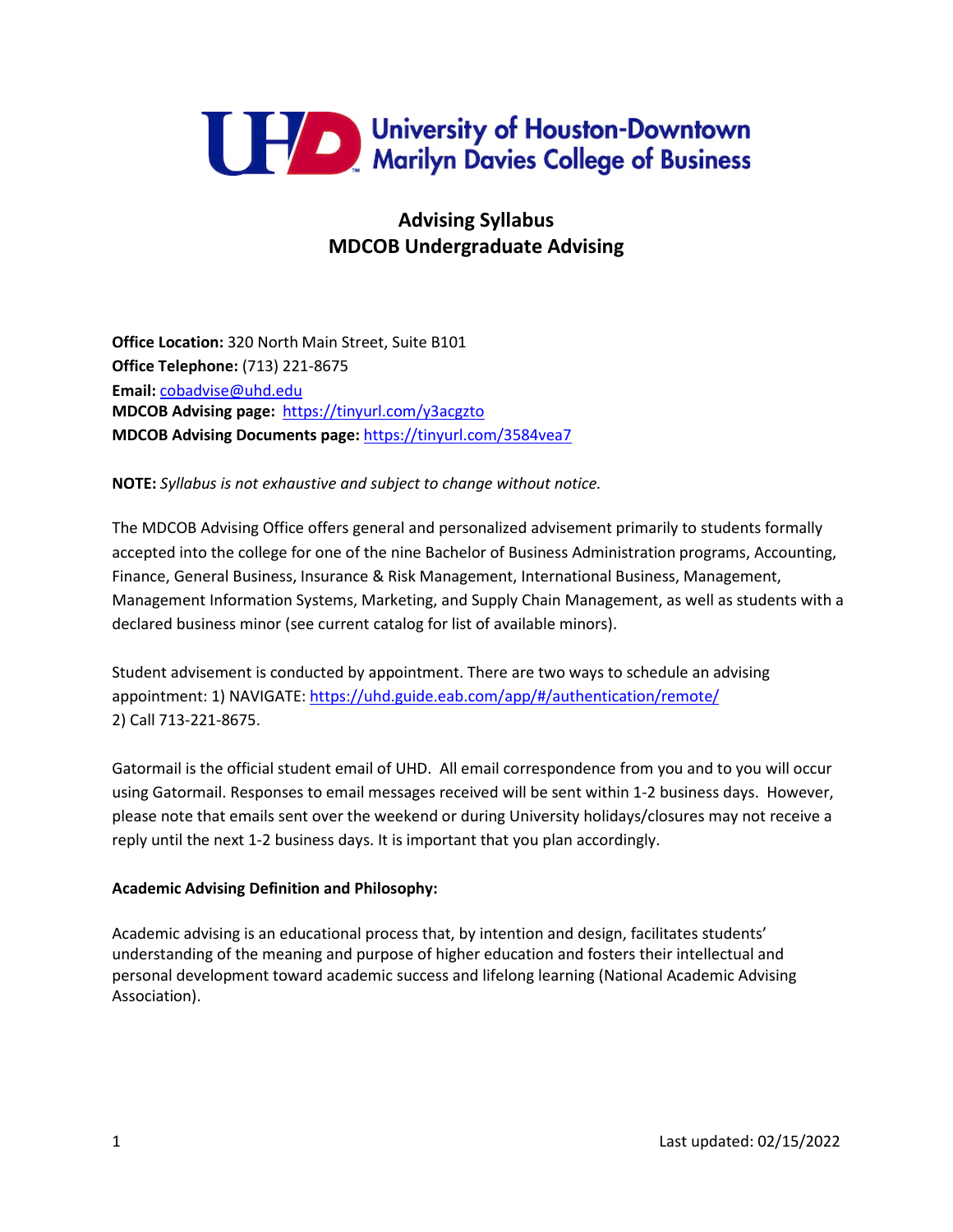## **Student Responsibilities:**

We in the MDCOB Advising Office expect you to:

- Read and comply with the UHD Catalog and Student Handbook.
- Review your advisement report in myUHD regularly.
- Schedule timely and regular appointments with an advisor.
- Show up on time and prepared to your advising appointments.
- Ask questions.
- Seek advising at the first signs of academic difficulty.
- Use Gatormail for all UHD-related correspondence.
- Keep a personal record of your degree plan and advising notes.

## **Advisor Responsibilities:**

You can expect your advisor to:

- Listen carefully to your questions and concerns.
- Accurately document your progress toward meeting academic goals.
- Guide you in choosing courses applicable to your degree plan.
- Refer you to resources and relevant departments as needed.
- Communicate degree plan requirements, policies, and procedures.
- Maintain confidentiality in accordance with FERPA.

## **Things all MDCOB students should know:**

*Assigned Advisors:* As a declared business major, you do not have an assigned advisor. Any MDCOB advisor can assist you.

*Advisement Report (DPR):* Your advisement report, also known as Degree Progress Report (DPR), is your official degree plan and tells you what classes you must take to graduate. To access the report, go to myUHD, Student Center, select Academic Requirements from the drop down menu, then View Advisement Report. DO NOT USE THE WHAT-IF REPORT.

*Prerequisites for MGT 4302:* You must successfully complete all of the following classes *BEFORE* you can take MGT 4302: BA 3300, BA 3301, MGT 3301, MKT 3301, MIS 3302 (except for ACC majors), MGT 3332, FIN 3302, and BA 3350. Those classes cannot be taken with MGT 4302. We do not waive prerequisites!

*Minimum GPA Requirement for Good Standing and Graduation:* You must maintain a minimum UHD GPA of 2.0 to be in good academic standing. You must maintain a 2.0 UHD and MDCOB GPA to be approved to graduate; additionally, Finance majors must have a minimum 2.0 Finance GPA to be approved to graduate.

*Application for Graduation:* You must apply for graduation in myUHD for the semester in which you plan to graduate. Application dates are found in the online Academic Calendar. Further instructions are available on the Registrar's Office page[: https://www.uhd.edu/registrar/students/records](https://www.uhd.edu/registrar/students/records-requests/Pages/registrar-graduation.aspx)[requests/Pages/registrar-graduation.aspx.](https://www.uhd.edu/registrar/students/records-requests/Pages/registrar-graduation.aspx)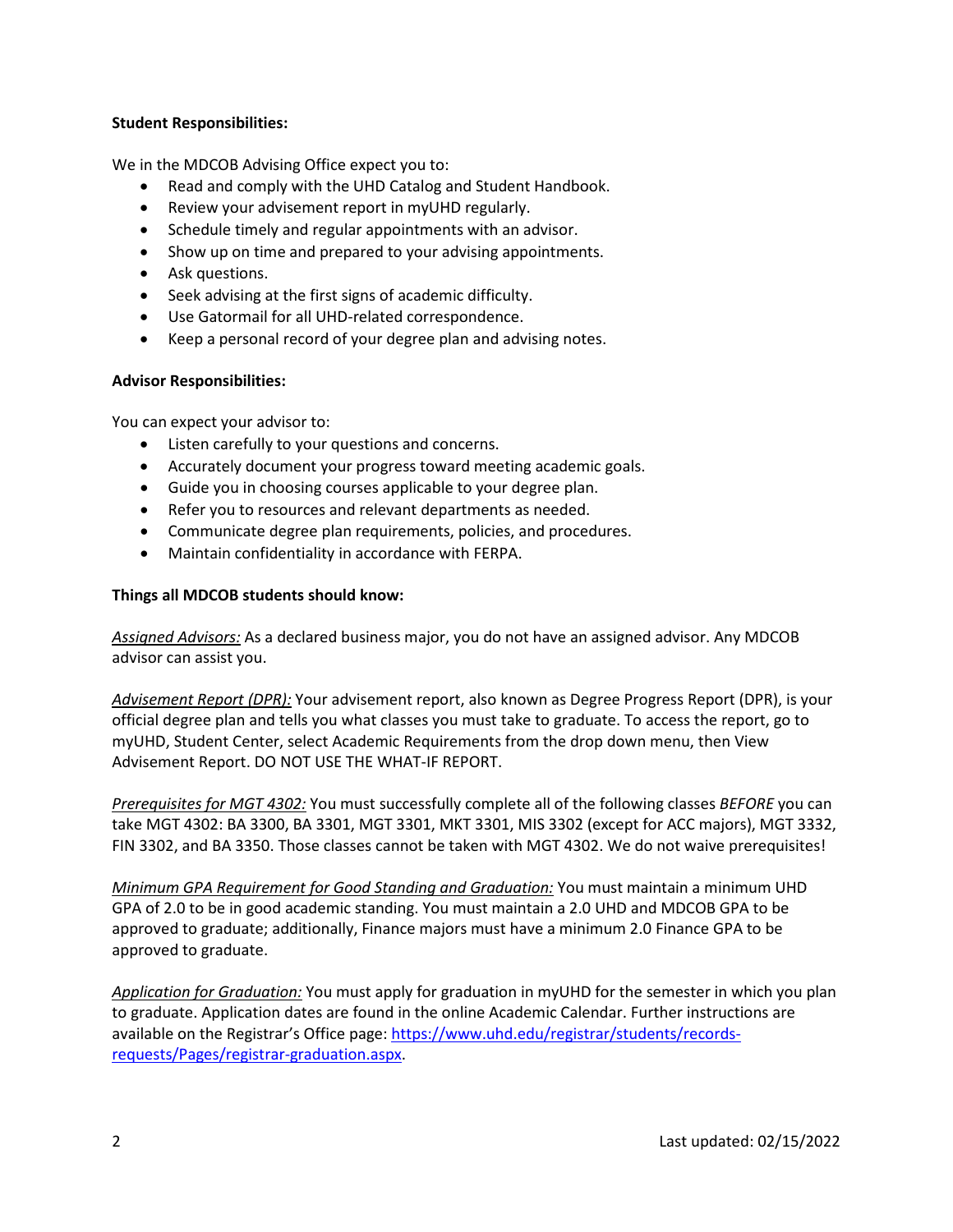## **Things all MDCOB students should know, cont.**

*Academic Probation and Suspension in the MDCOB:* Per the catalog: "Academic probation is a warning to the student that his or her academic record has been unsatisfactory. A student who is not making satisfactory progress toward meeting graduation requirements may be placed on academic suspension if this record does not improve."

[\(https://catalog.uhd.edu/content.php?catoid=21&navoid=1445#academic-probation-and-suspension\)](https://catalog.uhd.edu/content.php?catoid=21&navoid=1445#academic-probation-and-suspension) This means that if your cumulative UHD GPA falls below 2.0, you are placed on academic probation. The cumulative UHD GPA for academic probation is computed on grades earned at UHD. If you are on academic probation, we encourage you to schedule an advising appointment with an academic advisor before registration to discuss your plans, academic progress and GPA repair, and available academic support. We recommend that you read the information in the catalog regarding Academic Probation and Suspension on the link above as well as the section on Dismissal from the Marilyn Davies College of Business [\(https://catalog.uhd.edu/preview\\_entity.php?catoid=21&ent\\_oid=597&returnto=1448\)](https://catalog.uhd.edu/preview_entity.php?catoid=21&ent_oid=597&returnto=1448).

*Three-Attempt Rule:* If you are unsuccessful in a required course after three attempts, you will be dismissed from the MDCOB for failure to make progress. MDCOB interprets a required course as any course in the Business Core or Major Requirements. Finally, the MDCOB will interpret failure to progress as not moving forward in a degree plan. In some majors a "D" in a course will be considered unsuccessful if the degree sequence requires a "C" or better. An attempt is registered when you receive either a grade or "W" for the course.

*MDCOB Career Center:* While the MDCOB Career Center is separate from the MDCOB Advising Office, we want you to be aware of the services they provide and how they can assist you. You can contact the MDCOB Career Center to get help with major exploration, discover types of jobs for your major, find internships, and more[: https://www.uhd.edu/academics/business/centers-institutes/career](https://www.uhd.edu/academics/business/centers-institutes/career-center/Pages/career-center.aspx)[center/Pages/career-center.aspx](https://www.uhd.edu/academics/business/centers-institutes/career-center/Pages/career-center.aspx)

*MDCOB Scholarships:* While the MDCOB Advising Office does not manage the scholarships, we want you to be aware of MDCOB scholarships that are available. Follow this link for more information: <https://www.uhd.edu/academics/business/Pages/business-scholarship.aspx>

## **Frequently Asked Questions (FAQs):**

- Q: How do I know what subjects are offered in the MDCOB?
- A: The following subjects, along with their respective prefixes, are offered in the MDCOB: Accounting (ACC), Business Administration (BA), Economics (ECO), Energy Management (EM), Finance (FIN), Insurance and Risk Management (IRM), International Business (INTB), Management (MGT), Management Information Systems (MIS), Marketing (MKT), Supply Chain Management (SCM).
- Q: Do I have to earn a certain grade in my Business courses?
- A: Some courses require a grade of C or higher for all Business majors or for specific majors. Review your degree plan information in the catalog and the "Courses that require C or better by major" handout on the MDCOB Advising Documents page for more details.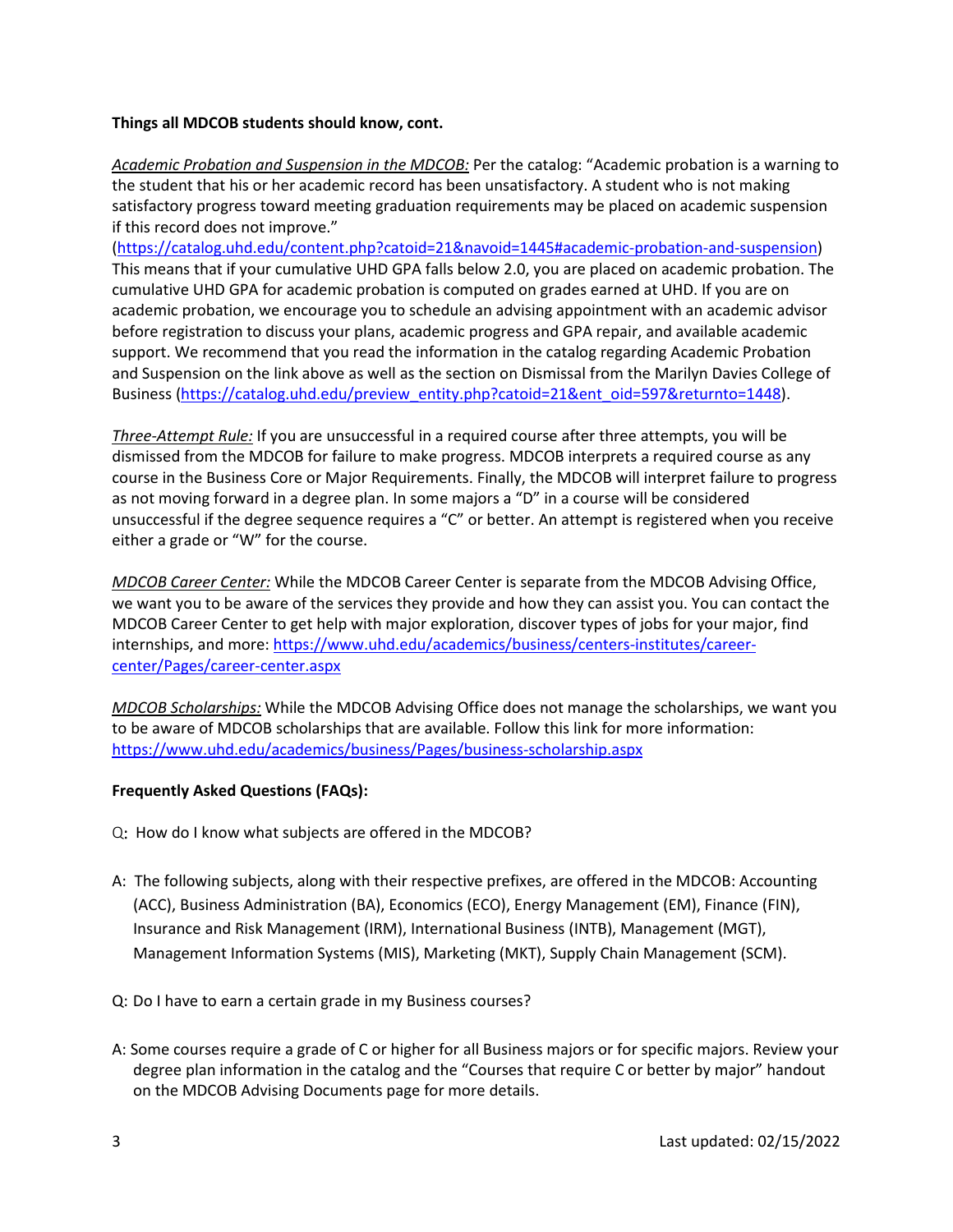## **FAQs, cont.**

Q: How do I access my advisement report/degree plan? What classes should I take next?

- A: Your advisement report (also knowns as Degree Progress Report or DPR) in myUHD serves as your official degree plan. To access the report, go to myUHD, Student Center, select Academic Requirements from the drop down menu, then View Advisement Report. Additionally, unofficial selfguided degree worksheets are available online on the MDCOB Advising Documents page. The degree worksheet lists all the classes required for that major and the recommended order that you should take the classes in accordance with how the prerequisites are structured. You can use your advisement report and the appropriate degree worksheet to help you plan your classes each semester and estimate when you will graduate. Finally, degree plan information is available in the catalog online.
- Q: I am attempting to add a class, but I'm getting a message stating Prerequisites Not Met. What do I do?
- A: Prerequisites are NOT optional. They are requirements that you must satisfy PRIOR to taking a desired course. Details regarding prerequisites for a course are described in the academic catalog along with the course descriptions. It is your responsibility as a student to ensure that you meet the prerequisites prior to enrollment in a course. If you enroll in a course that you do not meet the prerequisites for, you may be administratively withdrawn from the course at any time. If you believe you have received the Prerequisites Not Met message in error, contact the MDCOB Advising Office.
- Q: How do I identify lower level (LL) and upper level (UL) courses?
- A: A LL course is any course number beginning with a 1XXX/2XXX; these are freshman or sophomore level courses (example: ACC 2301). An UL course begins with a 3XXX/4XXX; these are junior or senior level courses (example: BA 3300). These courses may also be referred to as advanced level courses. The 2nd digit of a course indicates semester credit hours (example: ACC 2302 = 3 hours).
- Q: What is a Business Elective?
- A: A business elective is a course requirement often offered within a degree plan that allows you various business course options to fulfill according to your academic goals. Electives generally have a set of parameters that guide your selection of courses (i.e. an approved list of courses, or a specific rule regarding courses). Business electives are NOT optional. Your advisement report provides you with a list of approved business electives for your degree plan.